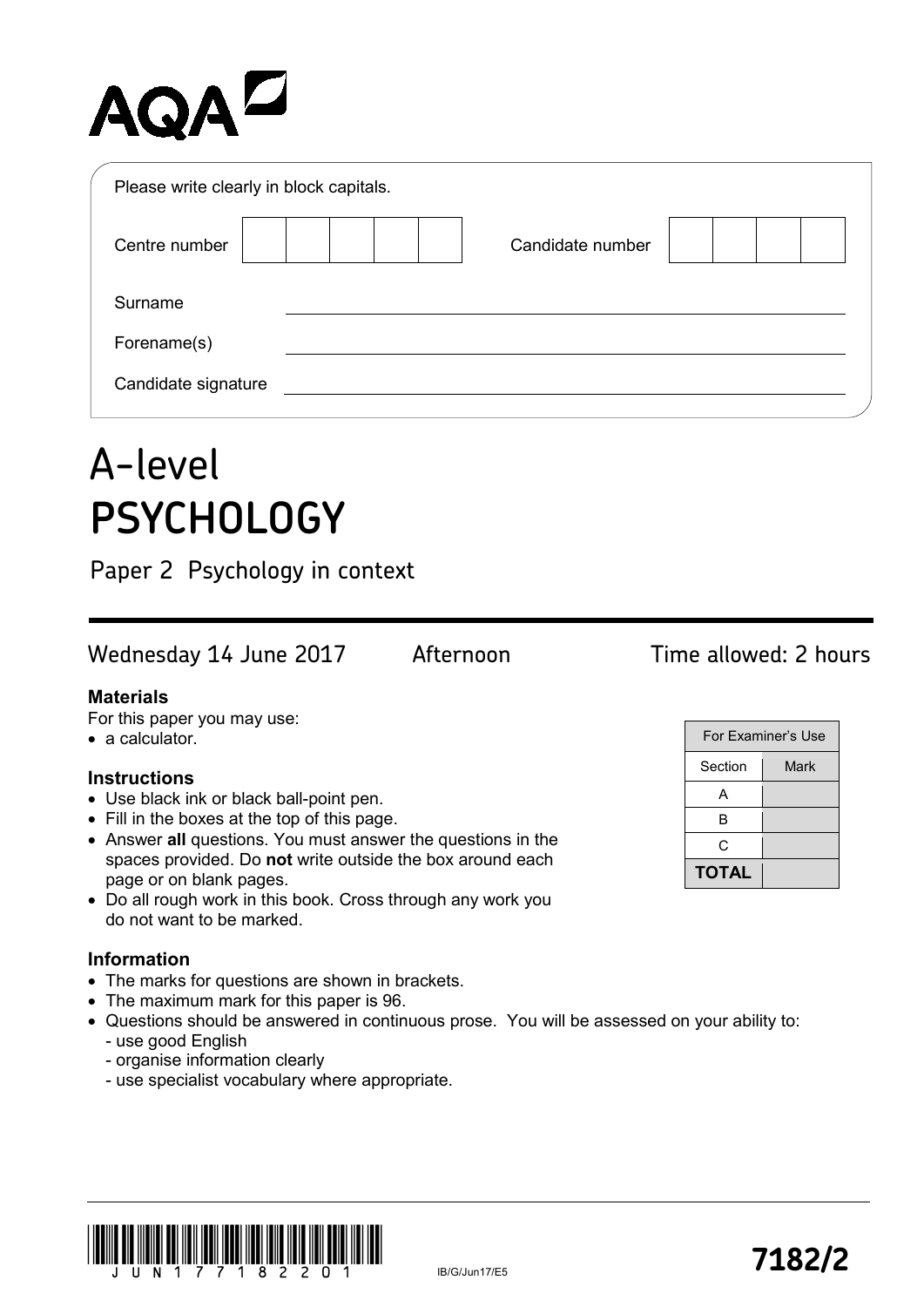|                  | <b>Section A</b>                                                                                                                          |
|------------------|-------------------------------------------------------------------------------------------------------------------------------------------|
|                  | Approaches in psychology                                                                                                                  |
|                  | Answer all questions in this section.                                                                                                     |
|                  | A recent study showed that Alzheimer's disease may be partly inherited.                                                                   |
|                  | John's father suffered from Alzheimer's disease. John is keen to get genetically<br>tested to see if he will develop Alzheimer's disease. |
| $\mathbf 1$<br>0 | Explain why John's genotype will not reveal whether he will suffer from<br>Alzheimer's disease.                                           |
|                  | [4 marks]                                                                                                                                 |
|                  |                                                                                                                                           |
|                  |                                                                                                                                           |
|                  |                                                                                                                                           |
|                  |                                                                                                                                           |
|                  |                                                                                                                                           |
|                  |                                                                                                                                           |
|                  |                                                                                                                                           |
|                  |                                                                                                                                           |
|                  |                                                                                                                                           |
|                  |                                                                                                                                           |
|                  |                                                                                                                                           |
|                  |                                                                                                                                           |
|                  |                                                                                                                                           |
|                  |                                                                                                                                           |
|                  |                                                                                                                                           |
|                  |                                                                                                                                           |
|                  |                                                                                                                                           |

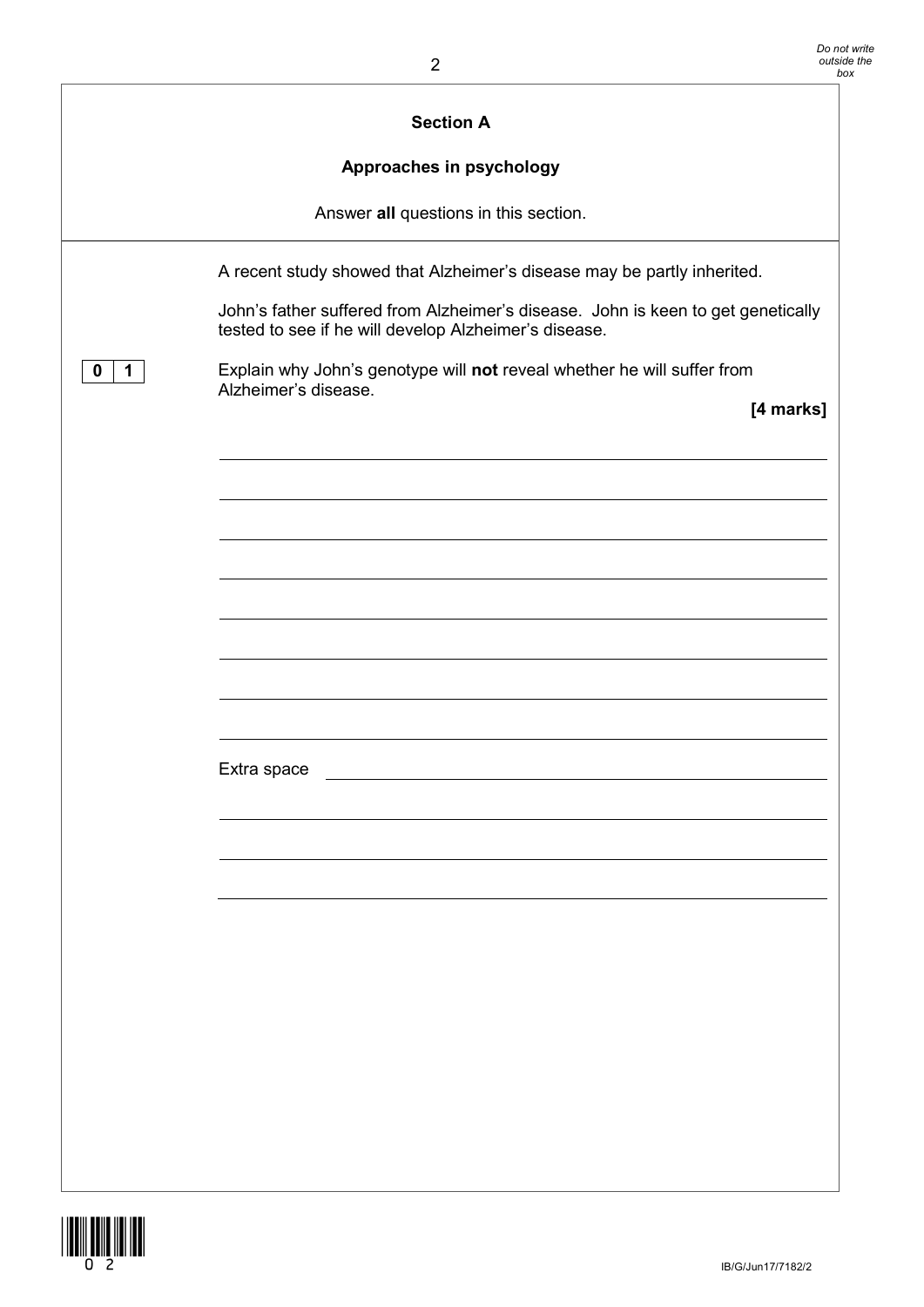| $\boldsymbol{2}$<br>$\pmb{0}$ | Describe the structure of the personality according to the psychodynamic |           |
|-------------------------------|--------------------------------------------------------------------------|-----------|
|                               | approach.                                                                | [4 marks] |
|                               |                                                                          |           |
|                               |                                                                          |           |
|                               |                                                                          |           |
|                               |                                                                          |           |
|                               |                                                                          |           |
|                               |                                                                          |           |
|                               |                                                                          |           |
|                               | Extra space                                                              |           |
|                               |                                                                          |           |
|                               |                                                                          |           |
|                               |                                                                          |           |
|                               |                                                                          |           |
|                               |                                                                          |           |
|                               |                                                                          |           |
|                               |                                                                          |           |
|                               |                                                                          |           |
|                               |                                                                          |           |
|                               |                                                                          |           |
|                               |                                                                          |           |
|                               |                                                                          |           |
|                               |                                                                          |           |
|                               |                                                                          |           |
|                               |                                                                          |           |

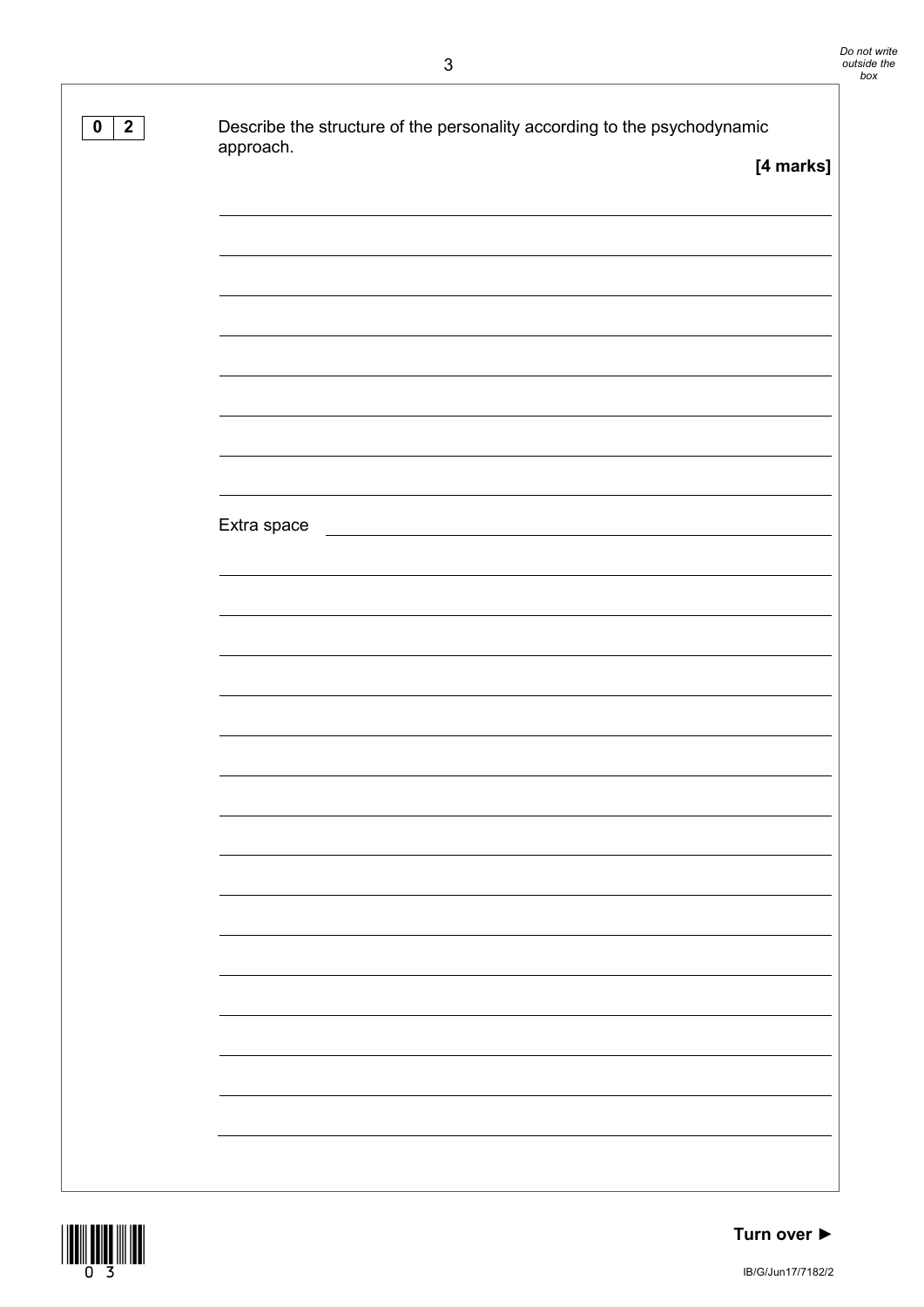

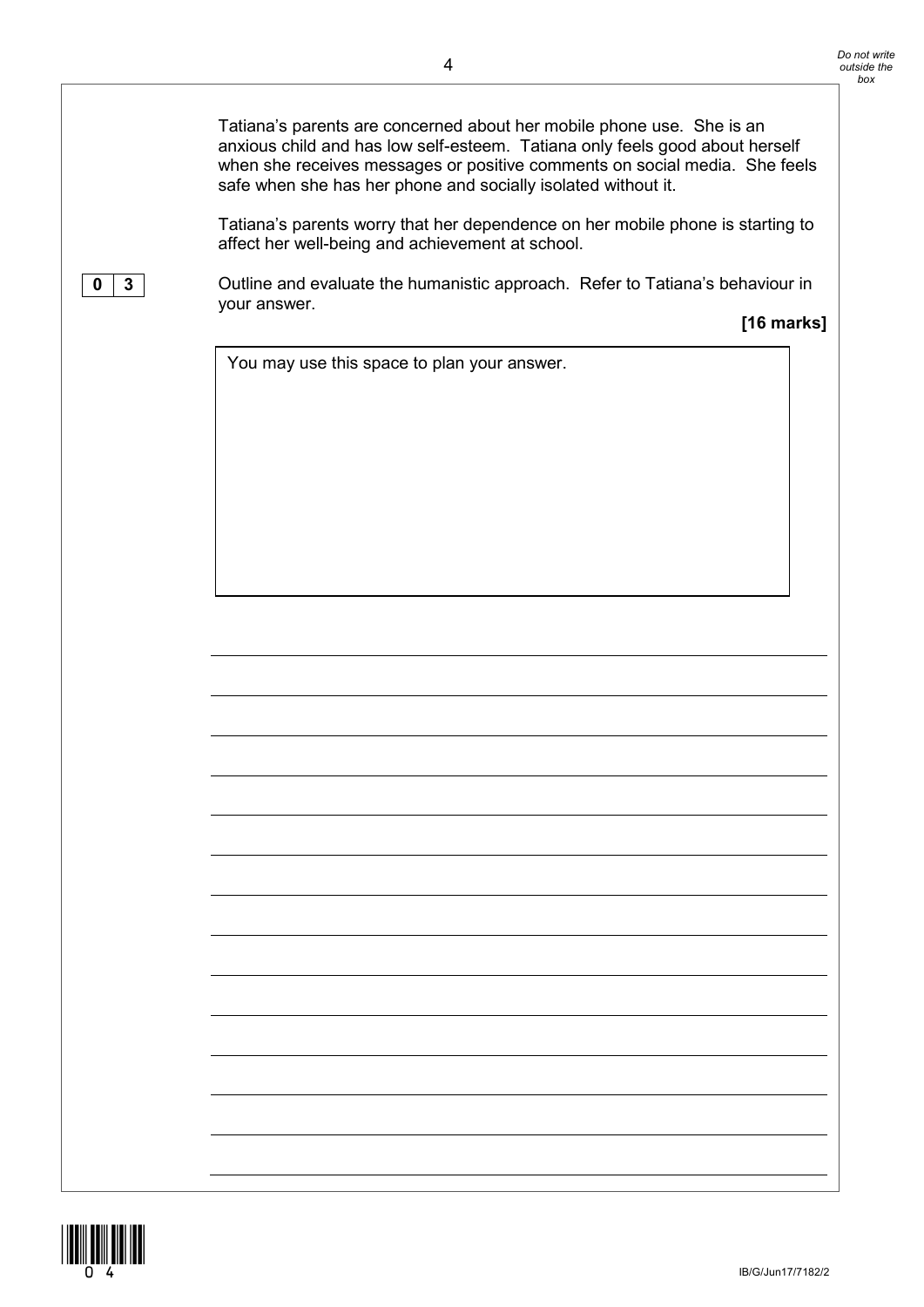

5



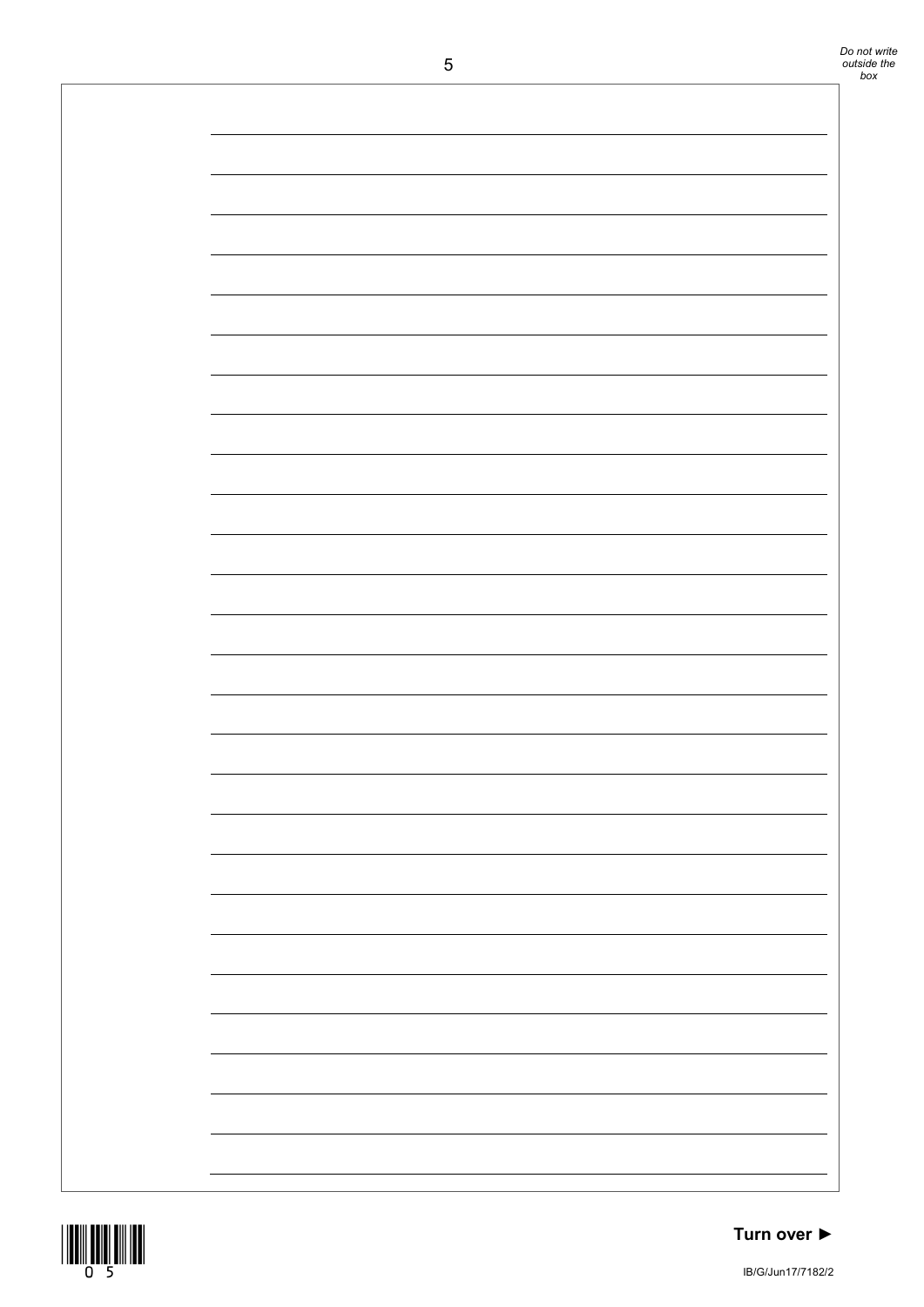| Extra space                                                      |
|------------------------------------------------------------------|
| <u> 1989 - Johann Barn, mars ar breithinn ar chuid ann an t-</u> |
|                                                                  |
|                                                                  |
|                                                                  |
|                                                                  |
|                                                                  |
|                                                                  |
|                                                                  |
|                                                                  |
|                                                                  |
|                                                                  |
|                                                                  |

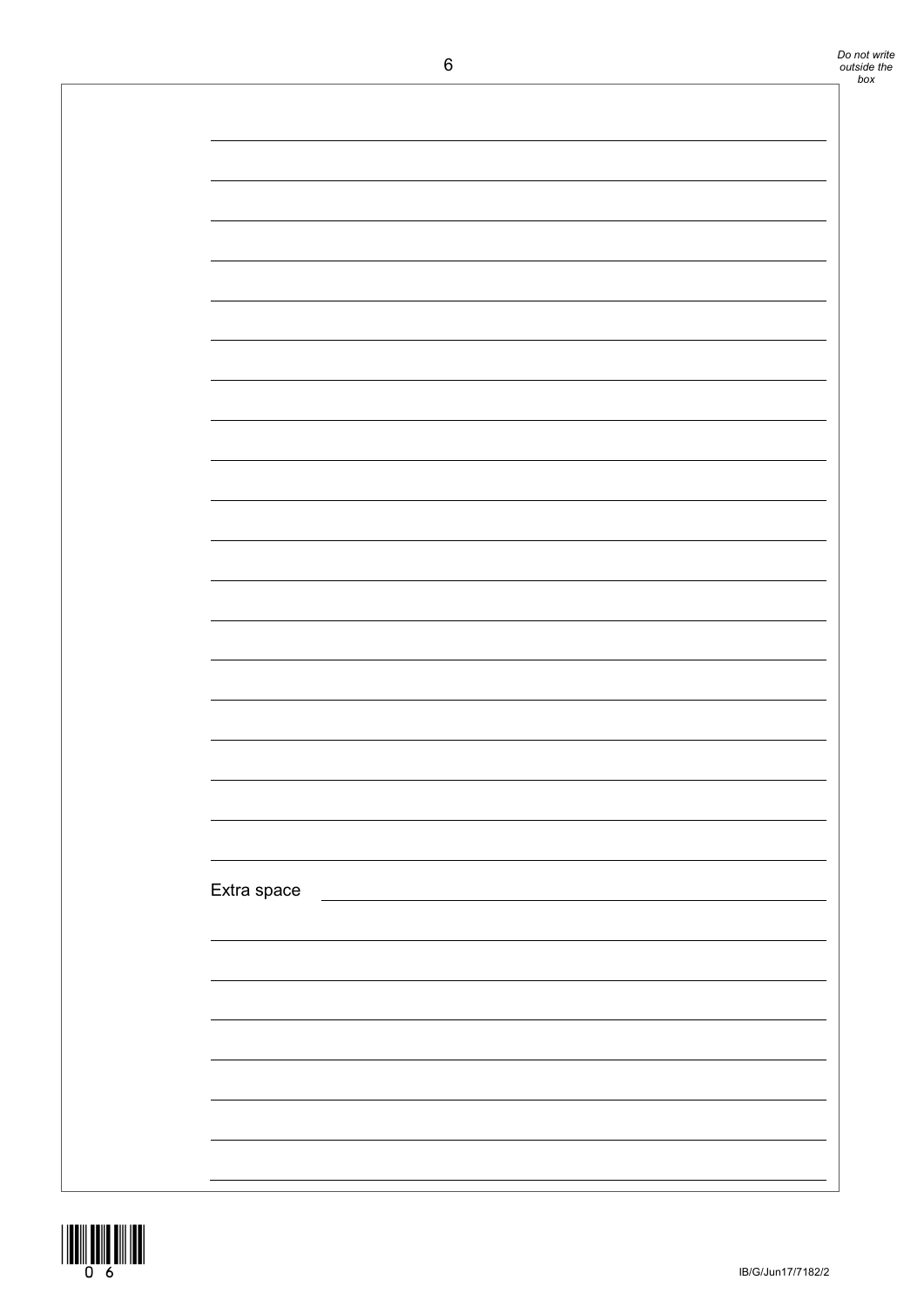

7





**24**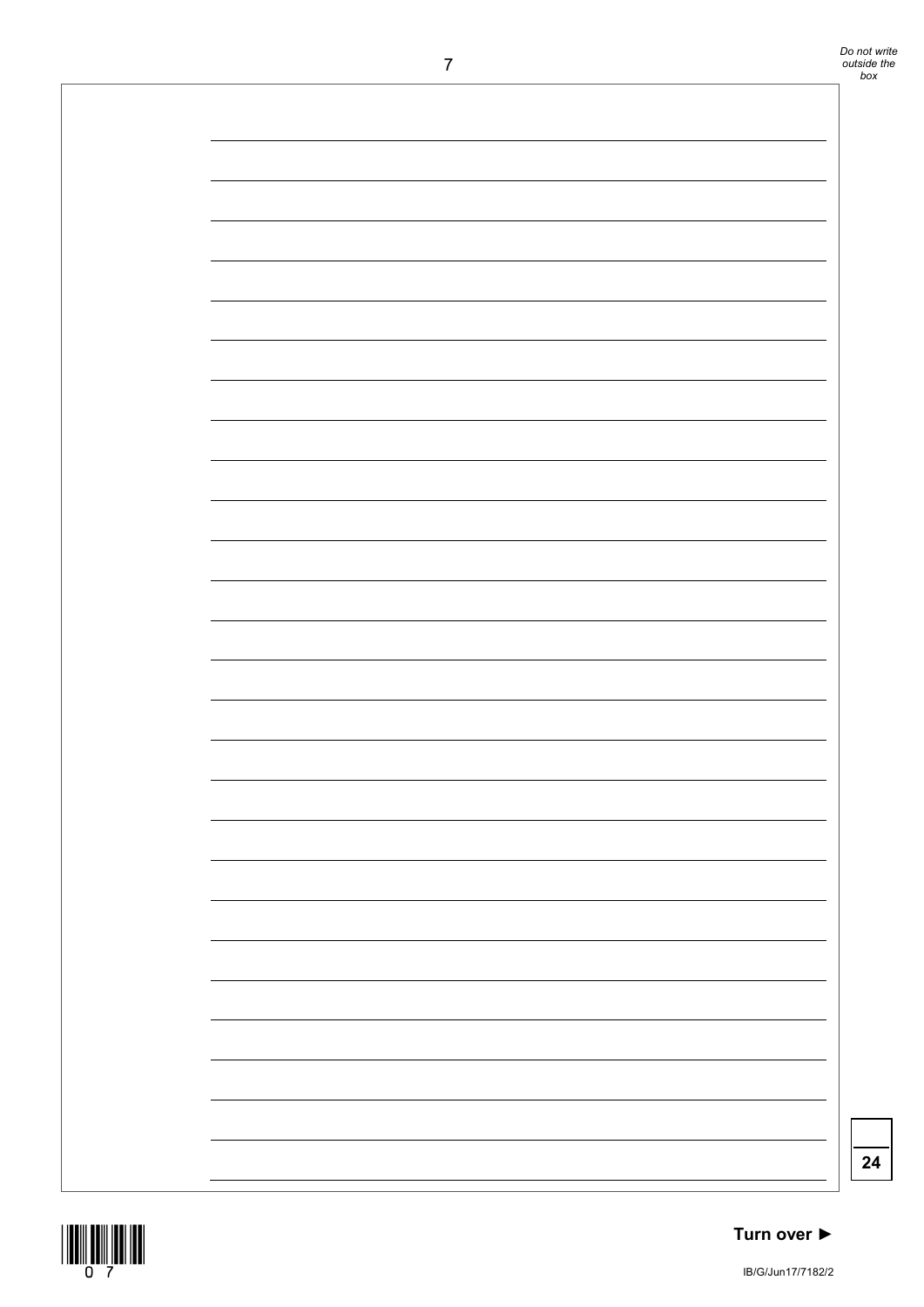|                              | <b>Section B</b>                                                                                                                                                                                                                    |           |
|------------------------------|-------------------------------------------------------------------------------------------------------------------------------------------------------------------------------------------------------------------------------------|-----------|
|                              | <b>Biopsychology</b>                                                                                                                                                                                                                |           |
|                              | Answer all questions in this section.                                                                                                                                                                                               |           |
| $\overline{\mathbf{4}}$<br>0 | Explain the process of synaptic transmission.                                                                                                                                                                                       | [4 marks] |
|                              |                                                                                                                                                                                                                                     |           |
|                              | <u> 1989 - Johann Stoff, deutscher Stoffen und der Stoffen und der Stoffen und der Stoffen und der Stoffen und de</u>                                                                                                               |           |
|                              | ,我们也不会有什么。""我们的人,我们也不会有什么?""我们的人,我们也不会有什么?""我们的人,我们也不会有什么?""我们的人,我们也不会有什么?""我们的人                                                                                                                                                    |           |
|                              |                                                                                                                                                                                                                                     |           |
|                              | Extra space <u>extra space</u> extra space extra space and the set of the set of the set of the set of the set of the set of the set of the set of the set of the set of the set of the set of the set of the set of the set of the |           |
|                              |                                                                                                                                                                                                                                     |           |
|                              |                                                                                                                                                                                                                                     |           |
|                              |                                                                                                                                                                                                                                     |           |
|                              |                                                                                                                                                                                                                                     |           |
|                              |                                                                                                                                                                                                                                     |           |
|                              |                                                                                                                                                                                                                                     |           |
|                              |                                                                                                                                                                                                                                     |           |
|                              |                                                                                                                                                                                                                                     |           |

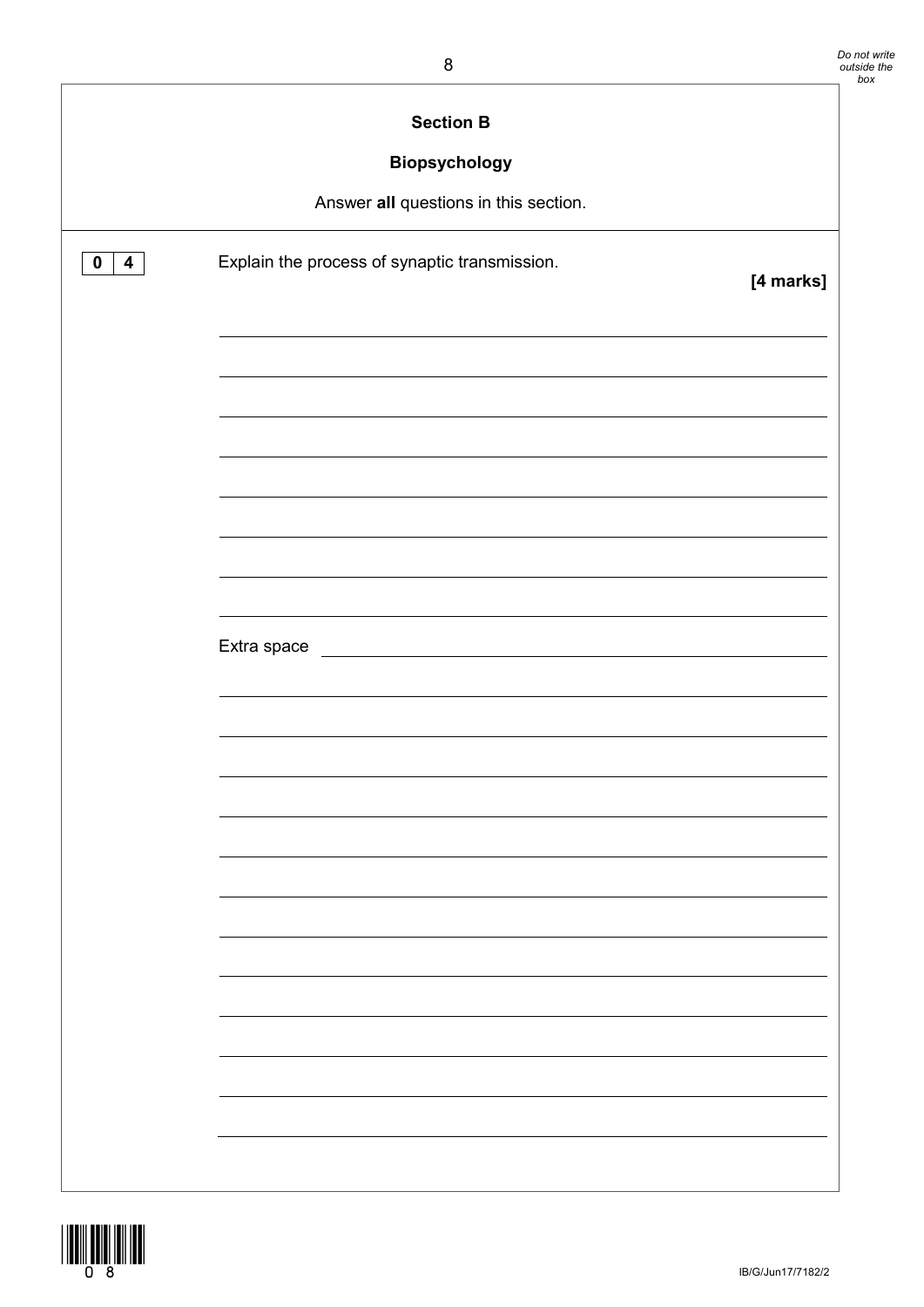|                     | Lotta's grandmother suffered a stroke to the left hemisphere, damaging Broca's<br>area and the motor cortex.                                           |
|---------------------|--------------------------------------------------------------------------------------------------------------------------------------------------------|
| 5 <sub>5</sub><br>0 | Using your knowledge of the functions of Broca's area and the motor cortex,<br>describe the problems that Lotta's grandmother is likely to experience. |
|                     | [4 marks]                                                                                                                                              |
|                     |                                                                                                                                                        |
|                     |                                                                                                                                                        |
|                     |                                                                                                                                                        |
|                     |                                                                                                                                                        |
|                     |                                                                                                                                                        |
|                     |                                                                                                                                                        |
|                     |                                                                                                                                                        |
|                     | Extra space                                                                                                                                            |
|                     |                                                                                                                                                        |
|                     |                                                                                                                                                        |
|                     |                                                                                                                                                        |
|                     |                                                                                                                                                        |
|                     |                                                                                                                                                        |
|                     | Lotta worries that because of her grandmother's age she will not be able to make<br>any recovery.                                                      |
| 6<br>0              | Using your knowledge of plasticity and functional recovery of the brain after<br>trauma, explain why Lotta might be wrong.                             |
|                     | [4 marks]                                                                                                                                              |
|                     |                                                                                                                                                        |
|                     |                                                                                                                                                        |
|                     |                                                                                                                                                        |
|                     |                                                                                                                                                        |
|                     |                                                                                                                                                        |

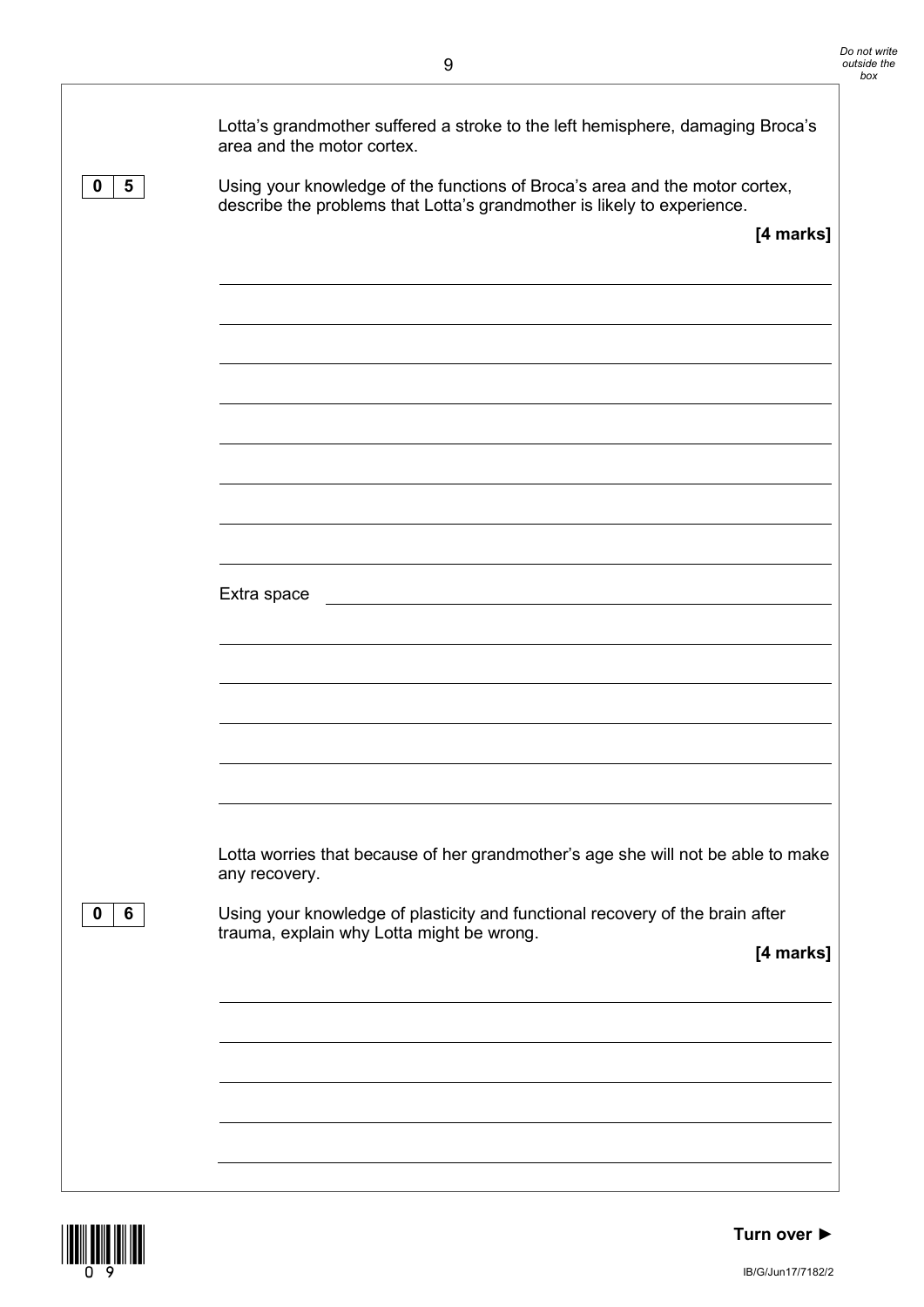| Extra space                                                                                                                                                                                                          |
|----------------------------------------------------------------------------------------------------------------------------------------------------------------------------------------------------------------------|
|                                                                                                                                                                                                                      |
|                                                                                                                                                                                                                      |
|                                                                                                                                                                                                                      |
|                                                                                                                                                                                                                      |
|                                                                                                                                                                                                                      |
|                                                                                                                                                                                                                      |
|                                                                                                                                                                                                                      |
|                                                                                                                                                                                                                      |
|                                                                                                                                                                                                                      |
| A researcher wants to investigate the effectiveness of physiotherapy in the<br>recovery of stroke patients with brain damage. Carers of stroke patients will be<br>sent questionnaires to produce quantitative data. |
| Explain one disadvantage of obtaining quantitative data in this study.                                                                                                                                               |
| [2 marks]                                                                                                                                                                                                            |
|                                                                                                                                                                                                                      |
|                                                                                                                                                                                                                      |
|                                                                                                                                                                                                                      |
|                                                                                                                                                                                                                      |
|                                                                                                                                                                                                                      |
| Write one question that could be used in the researcher's questionnaire to<br>produce quantitative data and one question that could be used in the                                                                   |
| researcher's questionnaire to produce qualitative data.                                                                                                                                                              |
| [2 marks]                                                                                                                                                                                                            |
|                                                                                                                                                                                                                      |
|                                                                                                                                                                                                                      |
|                                                                                                                                                                                                                      |
| Qualitative question:<br><u> 1989 - Johann Harry Harry Harry Harry Harry Harry Harry Harry Harry Harry Harry Harry Harry Harry Harry Harry</u>                                                                       |
|                                                                                                                                                                                                                      |
|                                                                                                                                                                                                                      |
|                                                                                                                                                                                                                      |
|                                                                                                                                                                                                                      |
|                                                                                                                                                                                                                      |
|                                                                                                                                                                                                                      |

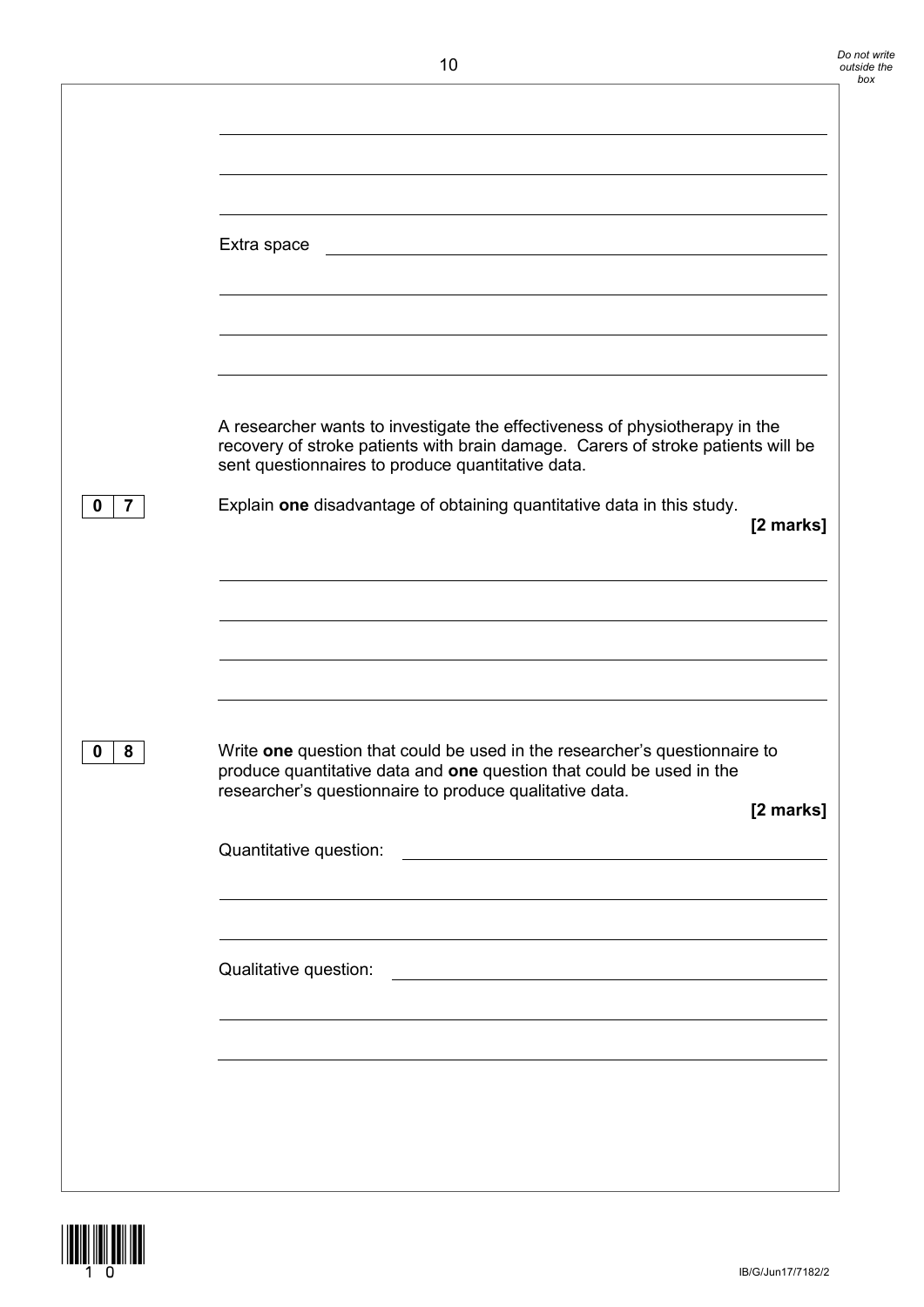| 9<br>0 | Outline and evaluate one or more ways of studying the brain.                                                         | [8 marks] |
|--------|----------------------------------------------------------------------------------------------------------------------|-----------|
|        |                                                                                                                      |           |
|        |                                                                                                                      |           |
|        |                                                                                                                      |           |
|        |                                                                                                                      |           |
|        |                                                                                                                      |           |
|        |                                                                                                                      |           |
|        |                                                                                                                      |           |
|        |                                                                                                                      |           |
|        |                                                                                                                      |           |
|        | <u> 1989 - Andrea Santa Andrea Andrea Andrea Andrea Andrea Andrea Andrea Andrea Andrea Andrea Andrea Andrea Andr</u> |           |
|        |                                                                                                                      |           |
|        |                                                                                                                      |           |
|        |                                                                                                                      |           |
|        |                                                                                                                      |           |
|        |                                                                                                                      |           |
|        |                                                                                                                      |           |
|        |                                                                                                                      |           |
|        |                                                                                                                      |           |
|        |                                                                                                                      |           |
|        |                                                                                                                      |           |
|        |                                                                                                                      |           |
|        |                                                                                                                      |           |



**Turn over ►**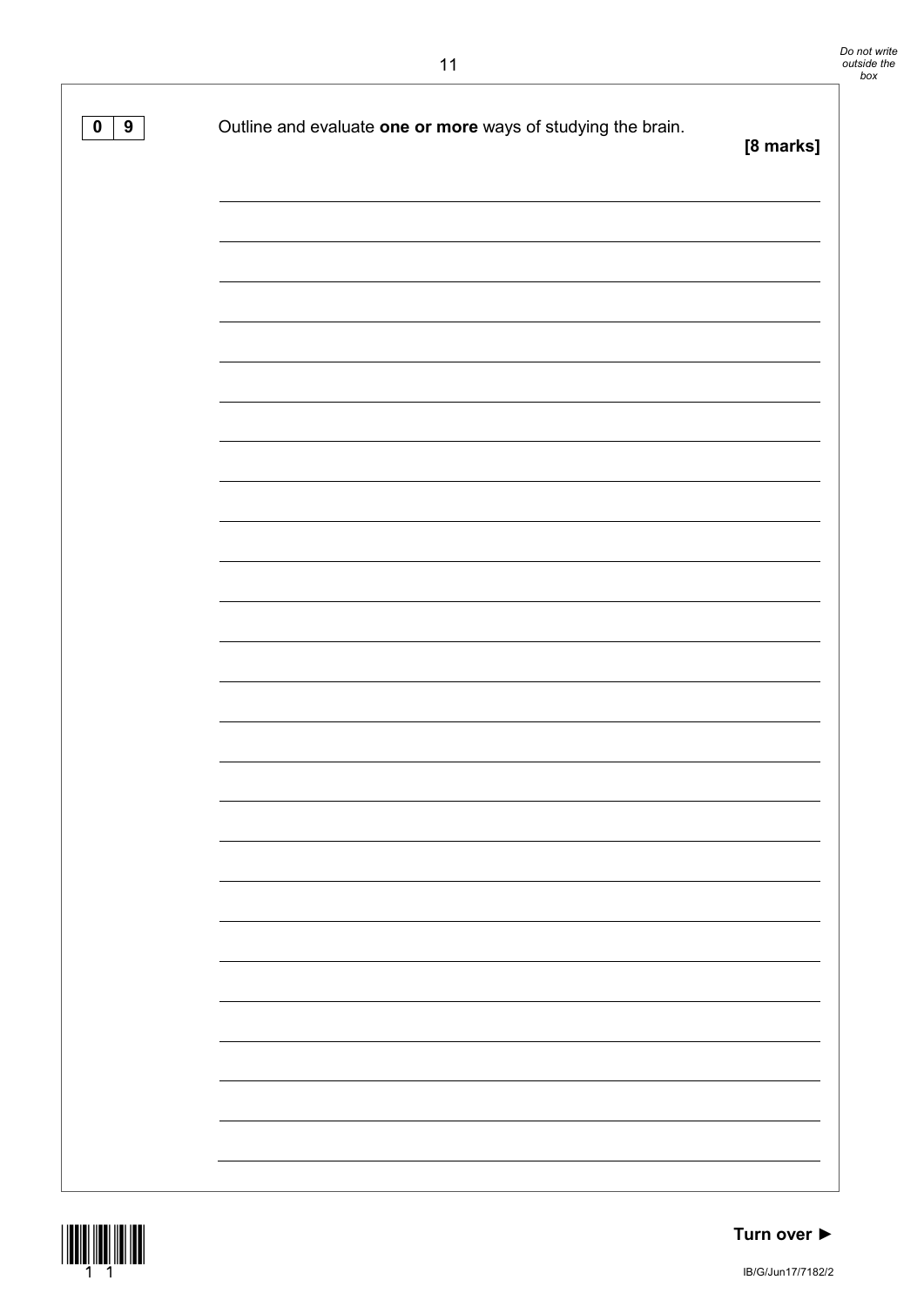| Extra space              |
|--------------------------|
|                          |
|                          |
|                          |
|                          |
|                          |
|                          |
|                          |
|                          |
|                          |
|                          |
|                          |
|                          |
|                          |
|                          |
|                          |
|                          |
| ÷.                       |
|                          |
|                          |
|                          |
|                          |
| ÷.                       |
|                          |
|                          |
| $\overline{\phantom{0}}$ |
|                          |
| $\overline{\phantom{0}}$ |
|                          |
|                          |
|                          |
|                          |
|                          |
|                          |
|                          |
|                          |
|                          |
|                          |
|                          |
|                          |



**24**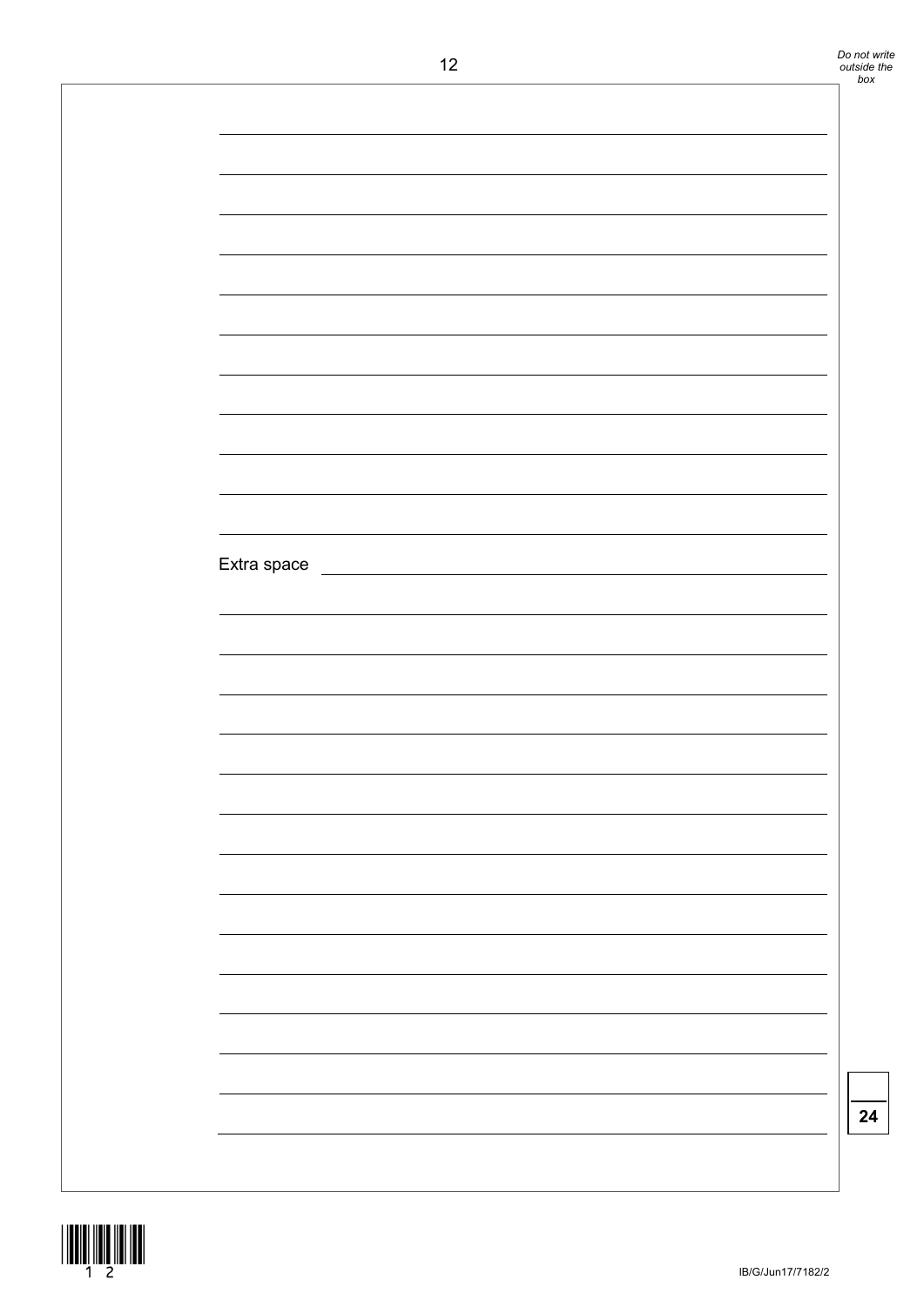|                  | <b>Section C</b>                                                                                                                                                                                                                                                                                                                                                                                                              |          |
|------------------|-------------------------------------------------------------------------------------------------------------------------------------------------------------------------------------------------------------------------------------------------------------------------------------------------------------------------------------------------------------------------------------------------------------------------------|----------|
|                  | <b>Research methods</b>                                                                                                                                                                                                                                                                                                                                                                                                       |          |
|                  | Answer all questions in this section.                                                                                                                                                                                                                                                                                                                                                                                         |          |
| CORRECT METHOD   | For each multiple-choice question, completely fill in the circle alongside the appropriate answer.<br>ɗó<br>$\circledcirc$<br><b>WRONG METHODS</b><br>$\infty$<br>€<br>If you want to change your answer you must cross out your original answer as shown<br>If you wish to return to an answer previously crossed out, ring the answer you now wish to                                                                       |          |
| select as shown. |                                                                                                                                                                                                                                                                                                                                                                                                                               |          |
|                  | A psychologist wanted to test whether listening to music improves running<br>performance.                                                                                                                                                                                                                                                                                                                                     |          |
|                  | The psychologist conducted a study using 10 volunteers from a local gym. The<br>psychologist used a repeated measures design. Half of the participants were<br>assigned to condition A (without music) and half to condition B (with music).                                                                                                                                                                                  |          |
|                  | All participants were asked to run 400 metres as fast as they could on a<br>treadmill in the psychology department. All participants were given<br>standardised instructions. All participants wore headphones in both conditions.<br>The psychologist recorded their running times in seconds. The participants<br>returned to the psychology department the following week and repeated the<br>test in the other condition. |          |
| $\mathbf 0$      | Identify the type of experiment used in this study. Shade one box only.                                                                                                                                                                                                                                                                                                                                                       |          |
|                  | A Laboratory                                                                                                                                                                                                                                                                                                                                                                                                                  | $\circ$  |
|                  | Natural<br>в                                                                                                                                                                                                                                                                                                                                                                                                                  | $\circ$  |
|                  | Quasi<br>C.                                                                                                                                                                                                                                                                                                                                                                                                                   |          |
|                  | Research<br>D                                                                                                                                                                                                                                                                                                                                                                                                                 | $\circ$  |
|                  |                                                                                                                                                                                                                                                                                                                                                                                                                               | [1 mark] |
|                  |                                                                                                                                                                                                                                                                                                                                                                                                                               |          |
|                  |                                                                                                                                                                                                                                                                                                                                                                                                                               |          |
|                  |                                                                                                                                                                                                                                                                                                                                                                                                                               |          |

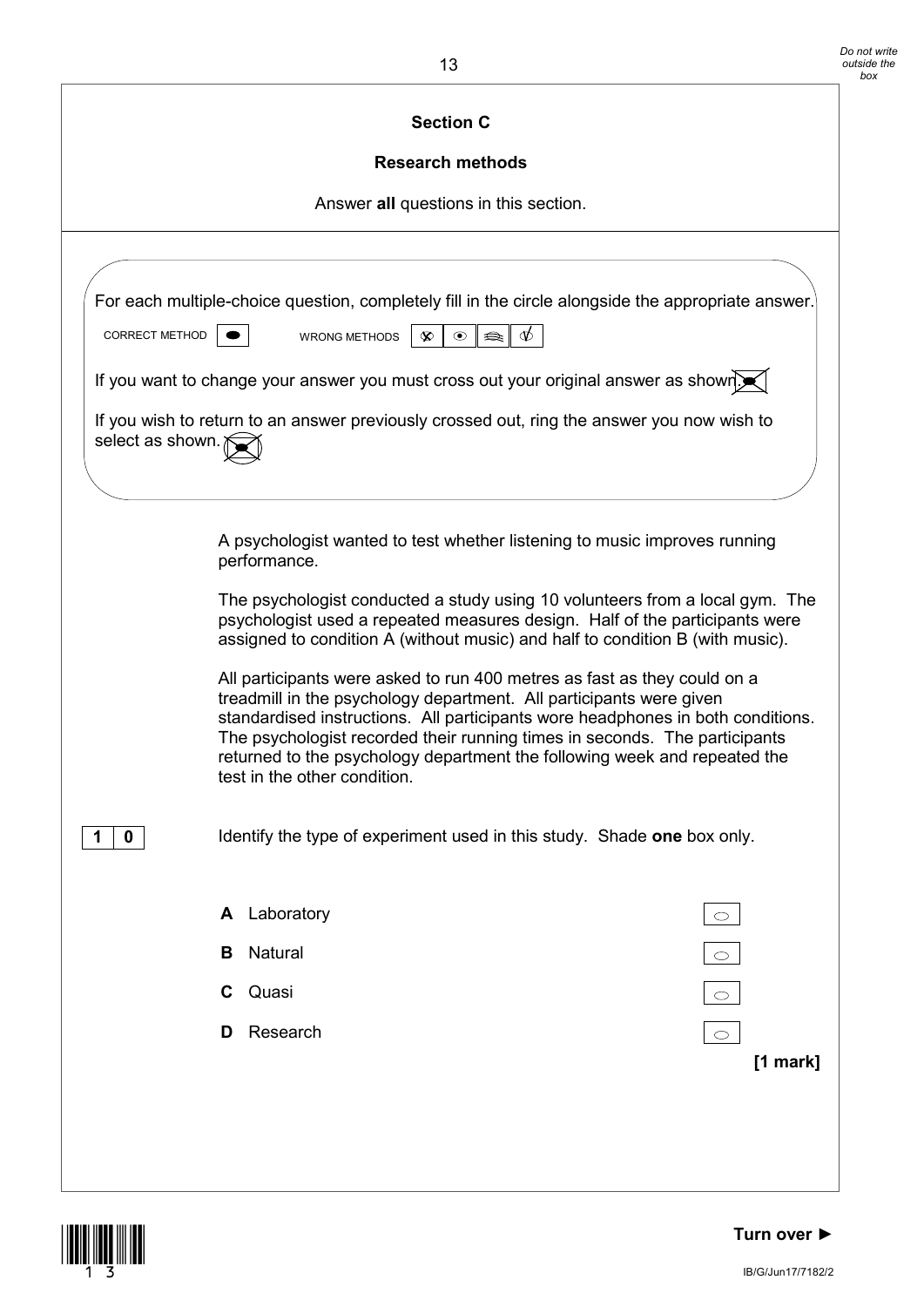| The results of the study are given in Table 1 below.                                                 |                                               |                                    |
|------------------------------------------------------------------------------------------------------|-----------------------------------------------|------------------------------------|
| Table 1 Mean number of seconds taken to complete the 400m run and the                                | standard deviation for both conditions        |                                    |
|                                                                                                      | <b>Condition A</b><br>(without music)         | <b>Condition B</b><br>(with music) |
| Mean 400m time (s)                                                                                   | 123                                           | 117                                |
| Standard deviation                                                                                   | 9.97                                          | 14.5                               |
| Explain why a histogram would not be an appropriate way of displaying the<br>means shown in Table 1. |                                               |                                    |
|                                                                                                      |                                               |                                    |
|                                                                                                      |                                               |                                    |
| Extra space                                                                                          | <u> 1980 - Andrea Andrew Maria (h. 1980).</u> |                                    |
|                                                                                                      |                                               |                                    |
|                                                                                                      |                                               |                                    |

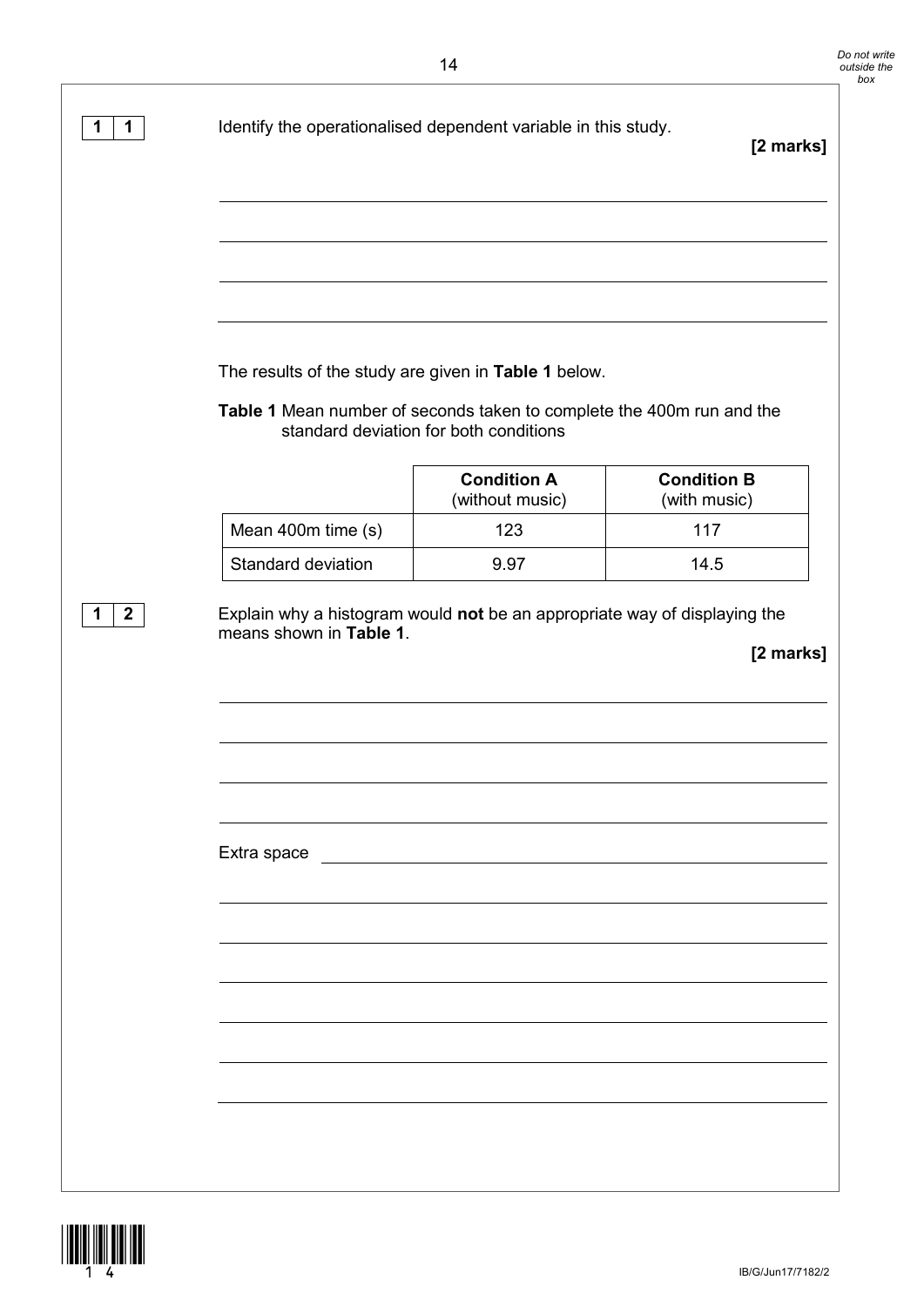| 3 | Name a more appropriate graph to display the means shown in Table 1.<br>Suggest appropriate X (horizontal) and Y (vertical) axis labels for your graph<br>choice.   |  |
|---|---------------------------------------------------------------------------------------------------------------------------------------------------------------------|--|
|   | [3 marks]                                                                                                                                                           |  |
|   |                                                                                                                                                                     |  |
|   | X axis label:<br><u> Andreas Andreas Andreas Andreas Andreas Andreas Andreas Andreas Andreas Andreas Andreas Andreas Andreas Andr</u>                               |  |
|   | Y axis label:<br><u> 1980 - Johann Barbara, martxa alemaniar amerikan basar da a</u>                                                                                |  |
| 4 | What do the mean and standard deviation values in Table 1 suggest about the<br>participants' performances with and without music? Justify your answer.<br>[4 marks] |  |
|   |                                                                                                                                                                     |  |
|   |                                                                                                                                                                     |  |
|   |                                                                                                                                                                     |  |
|   |                                                                                                                                                                     |  |
|   | Extra space                                                                                                                                                         |  |
|   |                                                                                                                                                                     |  |
|   |                                                                                                                                                                     |  |
|   |                                                                                                                                                                     |  |



**Turn over ►**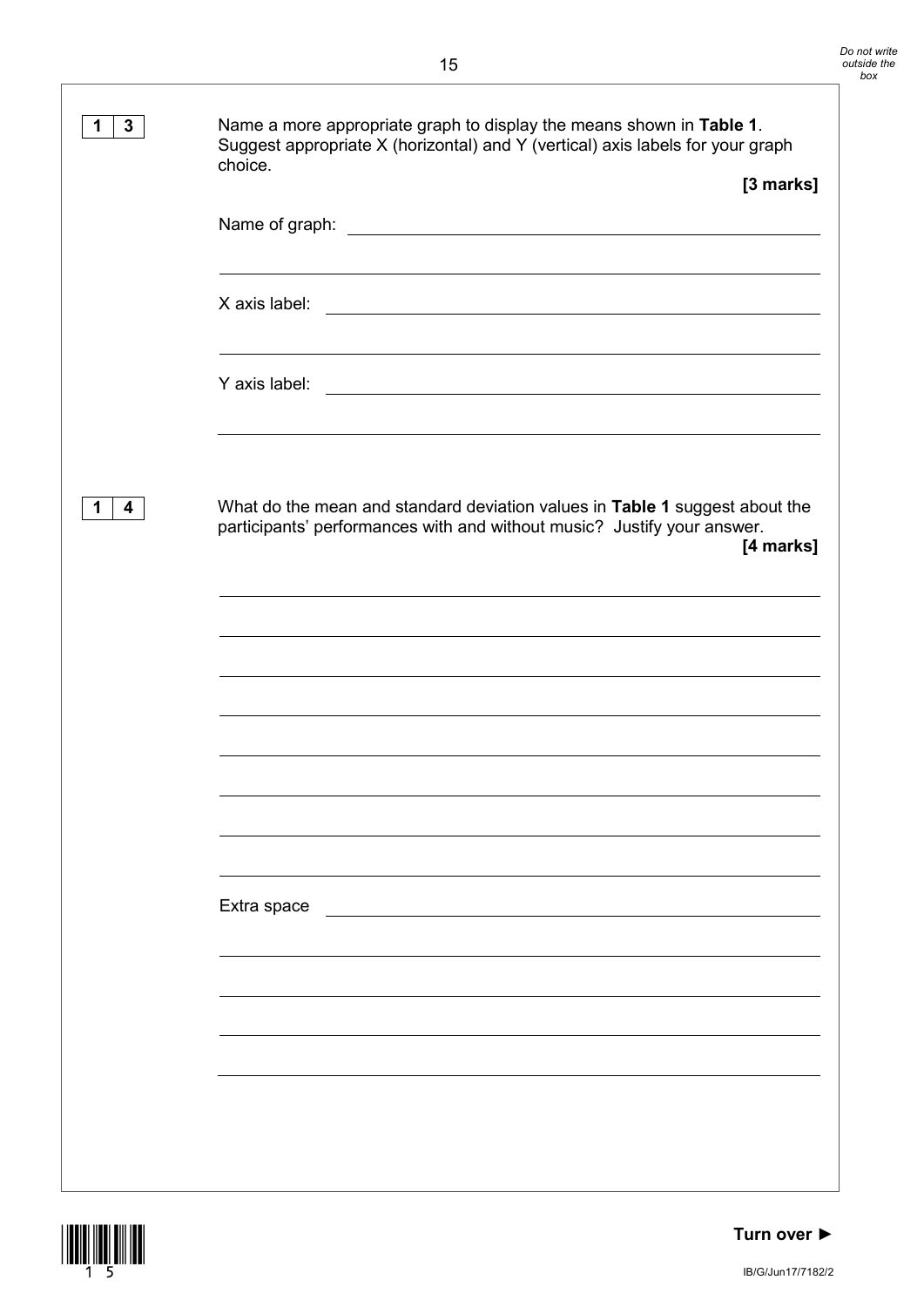**1** | **5** | Calculate the percentage decrease in the mean time it took participants to run 400 metres when listening to music. Show your workings. Give your answer to three significant figures. **[4 marks]** Extra space

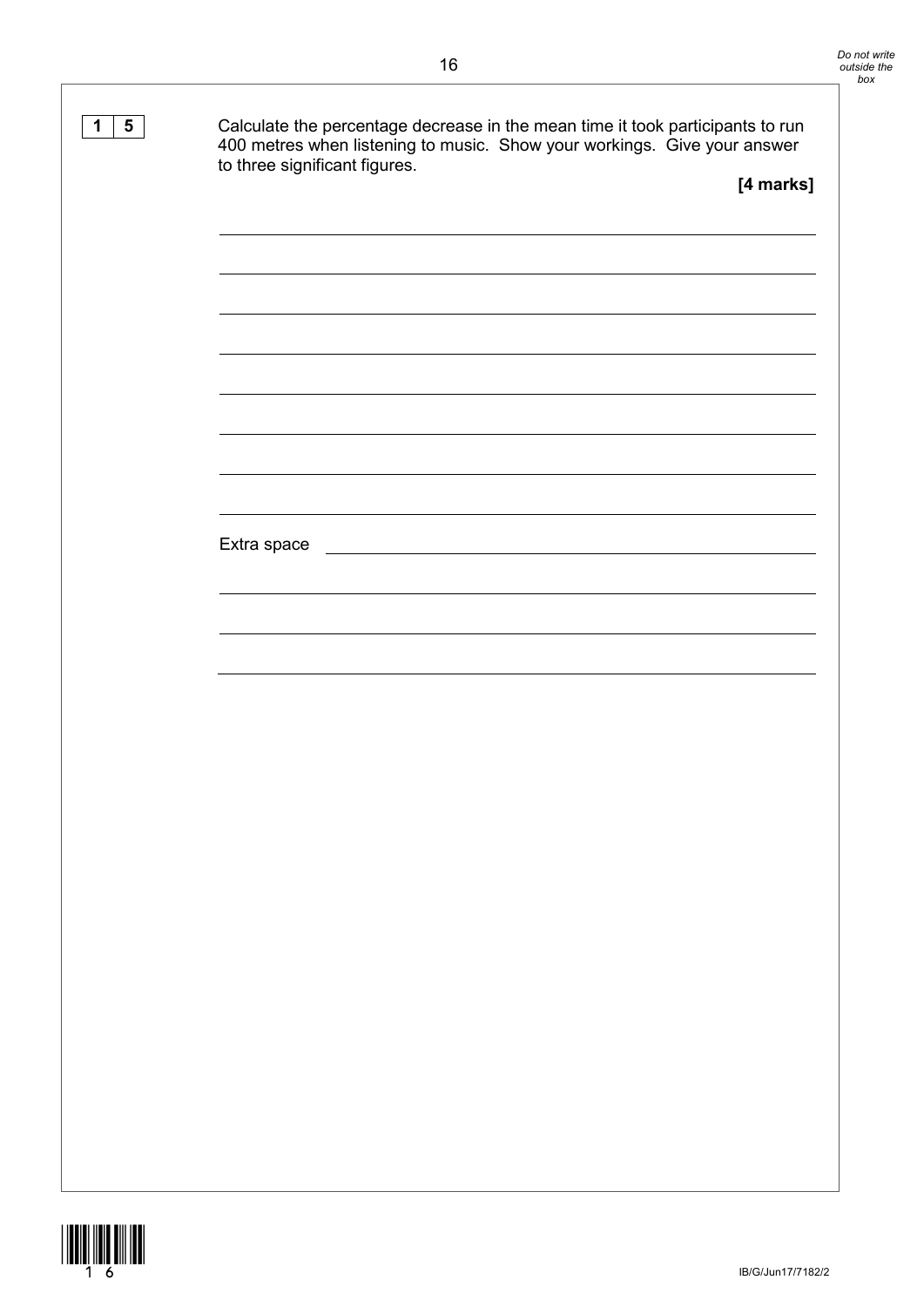**1 6** The researcher used a directional hypothesis and analysed the data using a related t-test. The calculated value of t where degrees of freedom (df) =  $\frac{9}{9}$  was 1.4377. He decided to use the 5% level of significance.

**Table 2** Table of critical values of t

| Level of significance for<br>a one-tailed test | 0.05  | 0.025  |
|------------------------------------------------|-------|--------|
| Level of significance for<br>a two-tailed test | 0.10  | 0.05   |
| $df =$                                         | 6.314 | 12.706 |
| 2                                              | 2.920 | 4.303  |
| 3                                              | 2.353 | 3.182  |
| 4                                              | 2.132 | 2.776  |
| 5                                              | 2.015 | 2.571  |
| 6                                              | 1.943 | 2.447  |
| 7                                              | 1.895 | 2.365  |
| 8                                              | 1.860 | 2.306  |
| 9                                              | 1.833 | 2.262  |
| 10                                             | 1.812 | 2.228  |

Calculated value of t must be equal to or greater than the critical value in this table for significance to be shown.

Give **three** reasons why the researcher used a related t-test in this study and, using **Table 2**, explain whether or not the results are significant.

**[5 marks]**

\*17\*

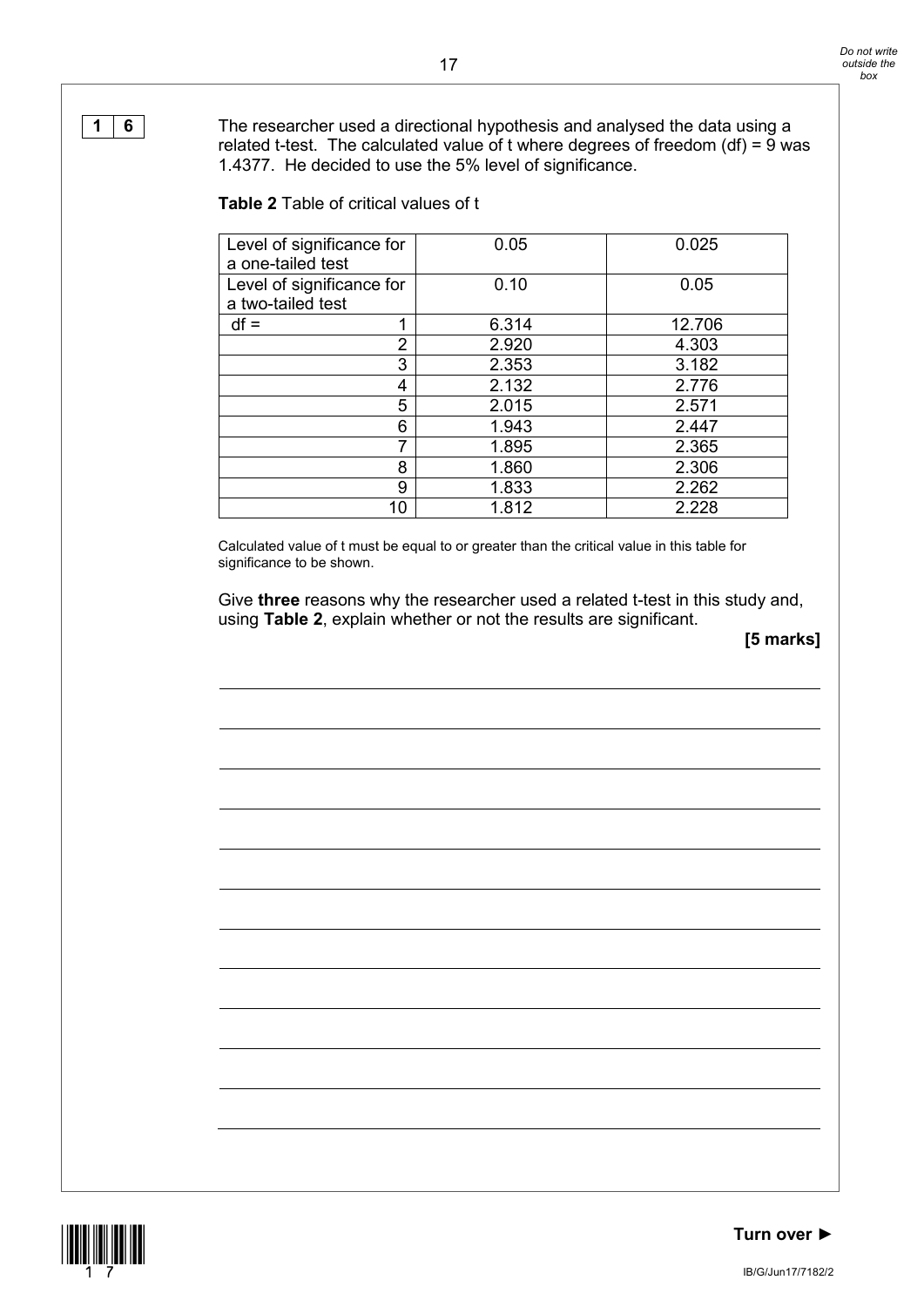| $\overline{\mathbf{7}}$ | 5% level of significance in their research.<br>[3 marks]                                                                                                                                                                                  |
|-------------------------|-------------------------------------------------------------------------------------------------------------------------------------------------------------------------------------------------------------------------------------------|
|                         |                                                                                                                                                                                                                                           |
|                         |                                                                                                                                                                                                                                           |
|                         |                                                                                                                                                                                                                                           |
|                         |                                                                                                                                                                                                                                           |
|                         |                                                                                                                                                                                                                                           |
|                         | Extra space                                                                                                                                                                                                                               |
|                         |                                                                                                                                                                                                                                           |
|                         |                                                                                                                                                                                                                                           |
|                         |                                                                                                                                                                                                                                           |
|                         |                                                                                                                                                                                                                                           |
| 8<br>1                  | Identify one extraneous variable that could have affected the results of this<br>study. Suggest why it would have been important to control this extraneous<br>variable and how it could have been controlled in this study.<br>[3 marks] |
|                         |                                                                                                                                                                                                                                           |
|                         |                                                                                                                                                                                                                                           |
|                         |                                                                                                                                                                                                                                           |
|                         |                                                                                                                                                                                                                                           |
|                         | Extra space                                                                                                                                                                                                                               |
|                         |                                                                                                                                                                                                                                           |

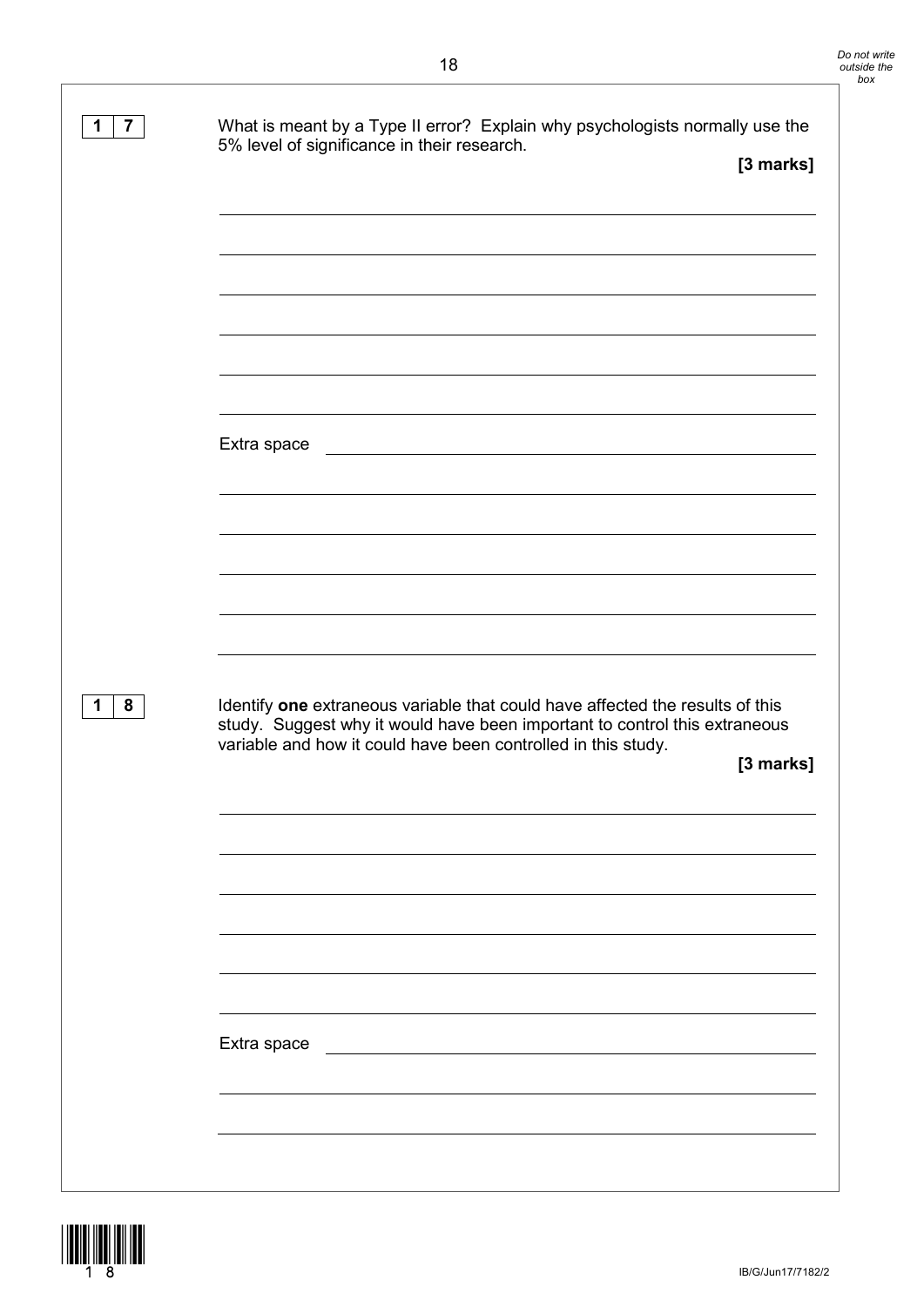| 9<br>1 | The report was submitted for peer review and a number of recommendations<br>were advised. |
|--------|-------------------------------------------------------------------------------------------|
|        | Describe the process and purposes of peer review.<br>[6 marks]                            |
|        |                                                                                           |
|        |                                                                                           |
|        |                                                                                           |
|        |                                                                                           |
|        |                                                                                           |
|        |                                                                                           |
|        |                                                                                           |
|        |                                                                                           |
|        |                                                                                           |
|        | Extra space                                                                               |
|        |                                                                                           |
|        |                                                                                           |
|        |                                                                                           |
|        |                                                                                           |
|        |                                                                                           |
|        |                                                                                           |

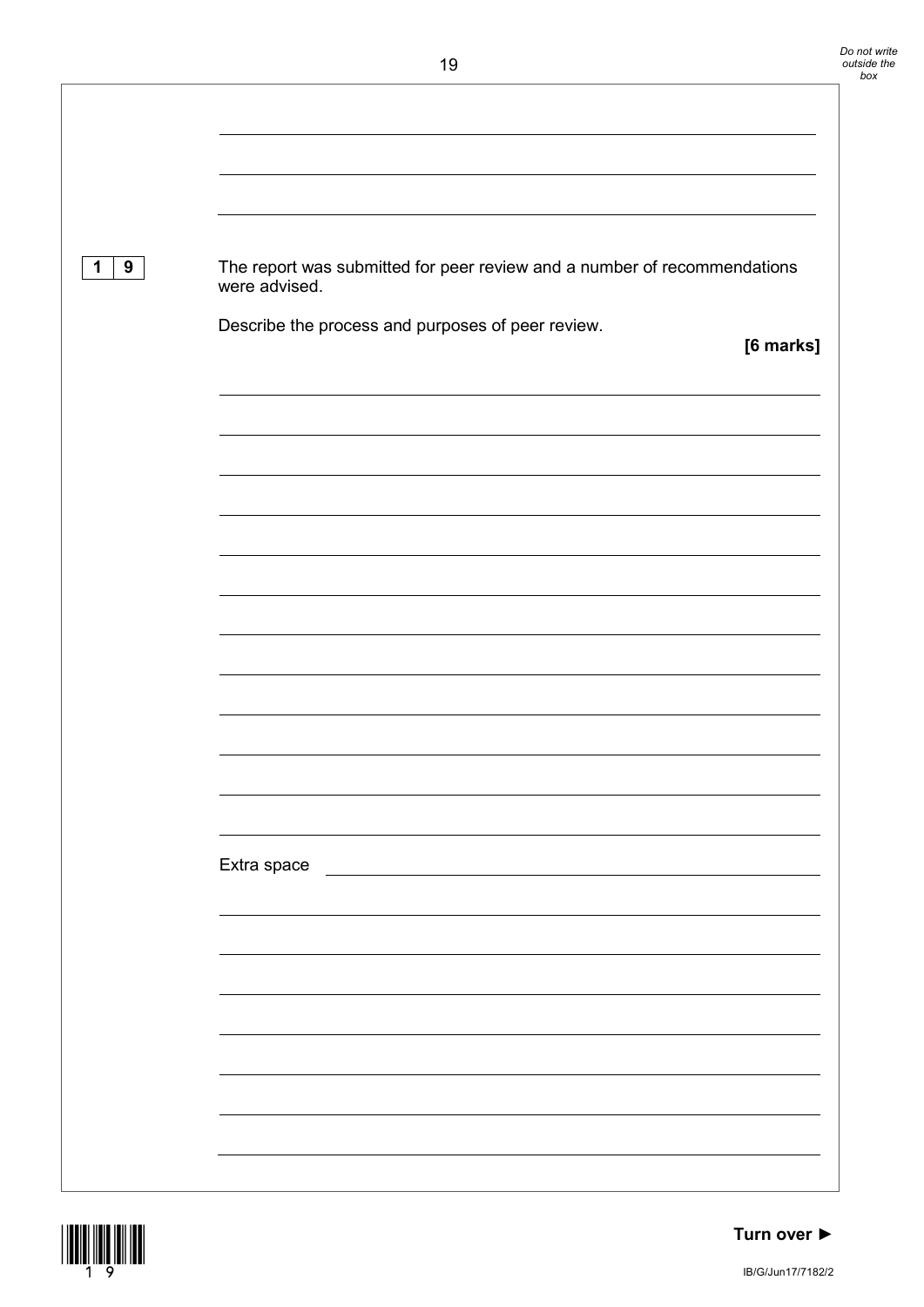|                              | People's perception of how they spend their time at the gym is often not very<br>accurate. Some spend more time chatting than on the treadmill. A psychologist<br>decides to observe the actual behaviour of an opportunity sample of gym users<br>at a local gym. |
|------------------------------|--------------------------------------------------------------------------------------------------------------------------------------------------------------------------------------------------------------------------------------------------------------------|
| $\mathbf{2}$<br>$\mathbf{0}$ | Explain why it is more appropriate for the psychologist to use an observation<br>than a questionnaire in this case.                                                                                                                                                |
|                              | [3 marks]                                                                                                                                                                                                                                                          |
|                              |                                                                                                                                                                                                                                                                    |
|                              |                                                                                                                                                                                                                                                                    |
|                              |                                                                                                                                                                                                                                                                    |
|                              |                                                                                                                                                                                                                                                                    |
|                              |                                                                                                                                                                                                                                                                    |
|                              |                                                                                                                                                                                                                                                                    |
|                              | Extra space<br><u> 1980 - Johann Stoff, deutscher Stoff, der Stoff, deutscher Stoff, der Stoff, der Stoff, der Stoff, der Stoff, </u>                                                                                                                              |
|                              |                                                                                                                                                                                                                                                                    |
|                              |                                                                                                                                                                                                                                                                    |
|                              |                                                                                                                                                                                                                                                                    |
|                              |                                                                                                                                                                                                                                                                    |
|                              |                                                                                                                                                                                                                                                                    |
|                              |                                                                                                                                                                                                                                                                    |
|                              |                                                                                                                                                                                                                                                                    |
|                              |                                                                                                                                                                                                                                                                    |
|                              |                                                                                                                                                                                                                                                                    |
|                              |                                                                                                                                                                                                                                                                    |
|                              |                                                                                                                                                                                                                                                                    |
|                              |                                                                                                                                                                                                                                                                    |
|                              |                                                                                                                                                                                                                                                                    |
|                              |                                                                                                                                                                                                                                                                    |
|                              |                                                                                                                                                                                                                                                                    |
|                              |                                                                                                                                                                                                                                                                    |
|                              |                                                                                                                                                                                                                                                                    |

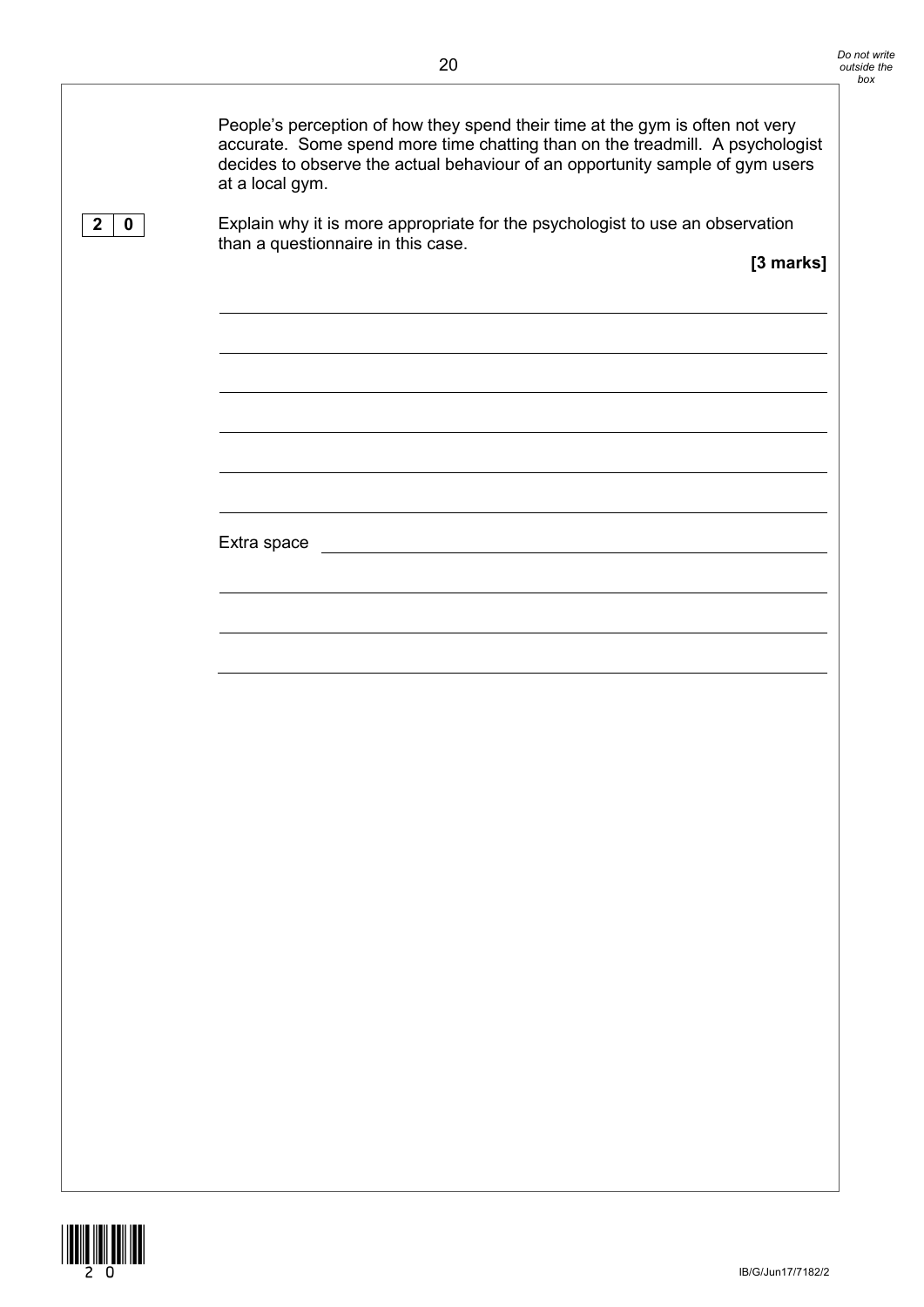#### **2 1** Design an observational study to investigate how people spend their time at the gym.

In your answer you will be awarded credit for providing appropriate details of:

- type of observation with justification
- operationalised behavioural categories
- use of time and/or event sampling with justification
- how reliability of data collection could be assessed.

**[12 marks]**

You may use this space to plan your answer.



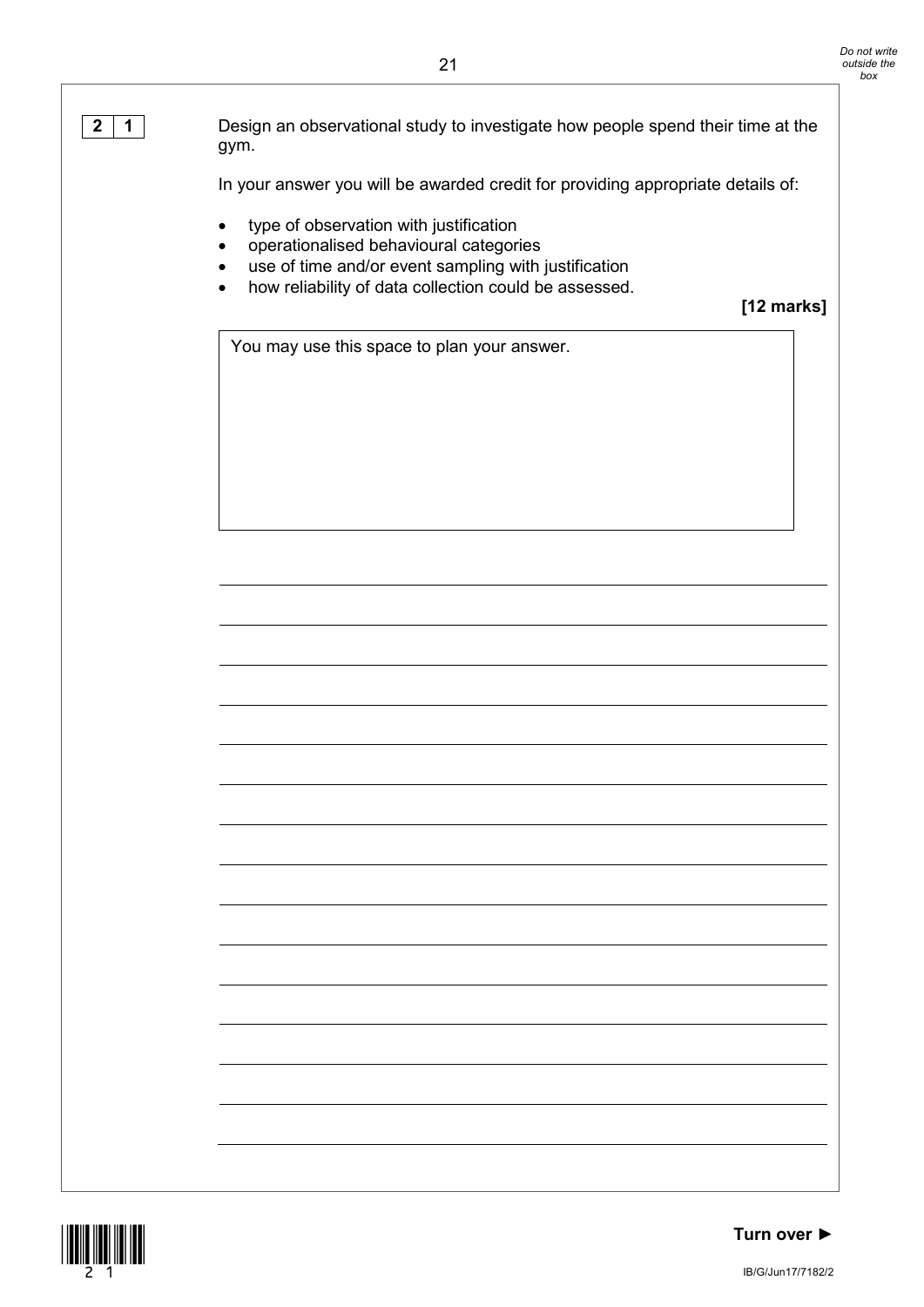

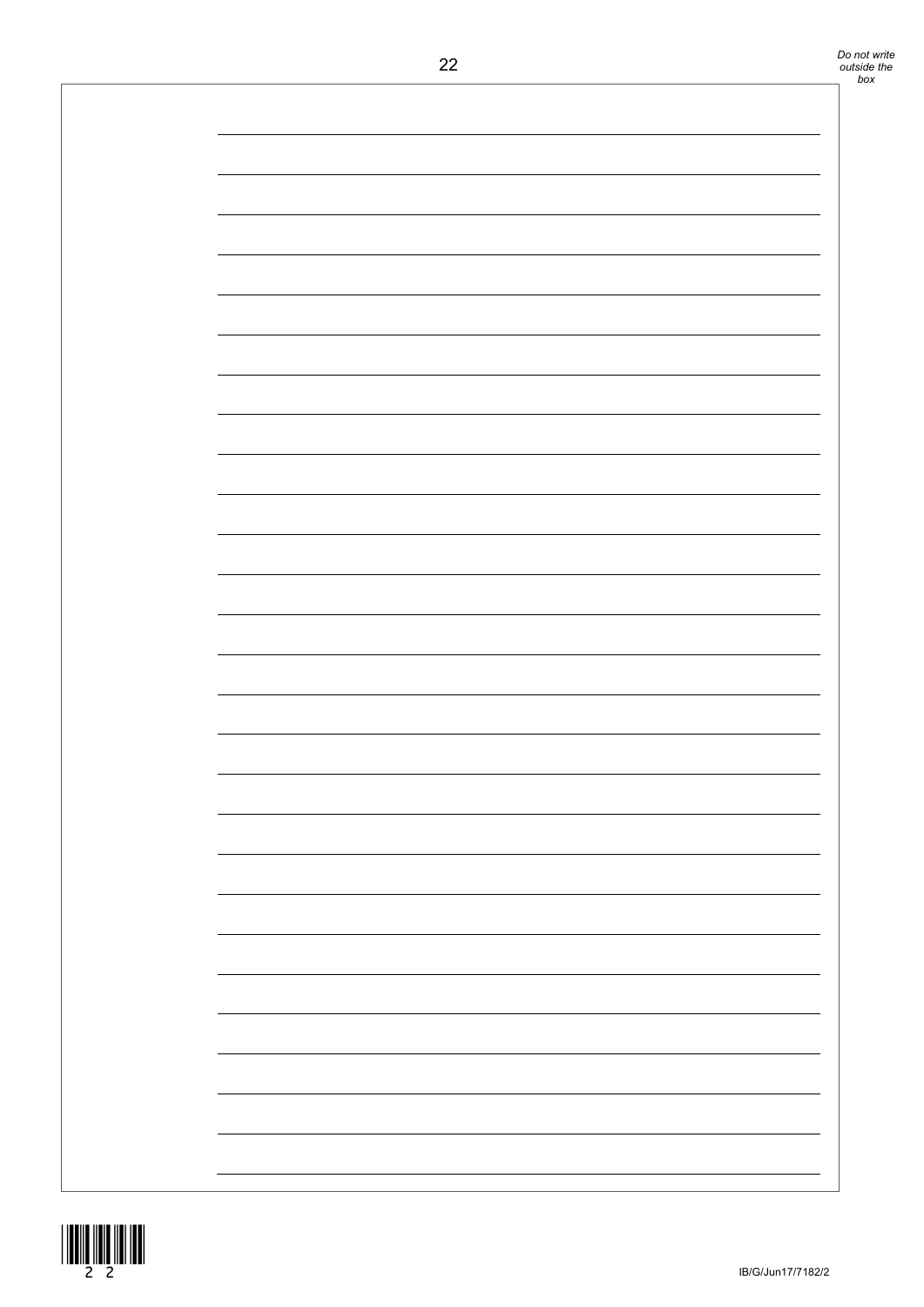